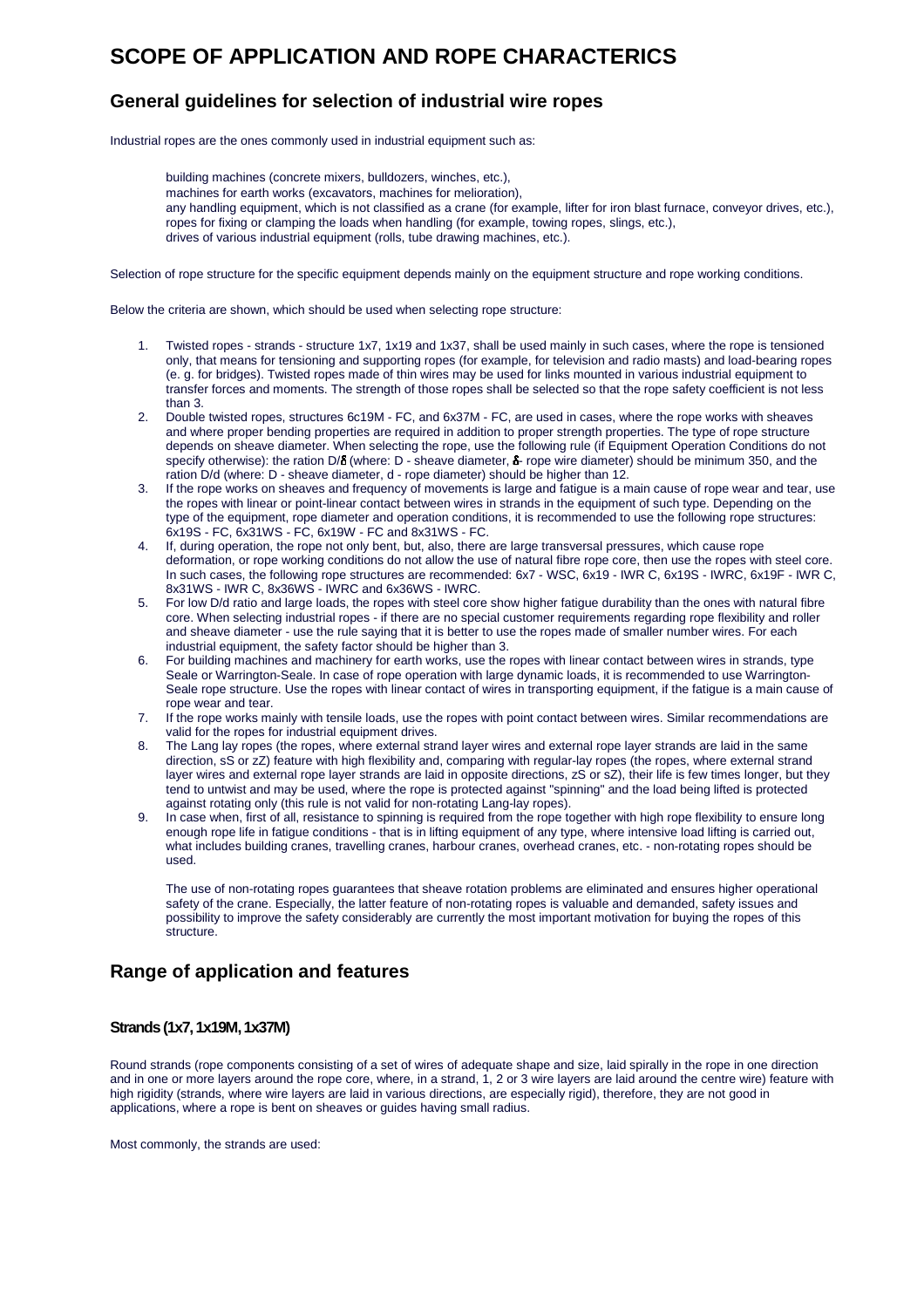\* within smallest diameter range: in automotive industry, for strings, for example, brake rods (made of, e. g., stainless steel), coupling rods, etc. For many years, DRUMET Ropes and Wires sp. z o.o. is a producer of strings used in cars, which are used in cars produced by FIAT Auto Poland, and which meet strict FIAT standards.

\* for guys and tensioning strings for different applications (the ones made of thicker galvanized wires are applied for mast guys, e. g. for roof antenna masts).

The strands may be manufactured of galvanized, bare or stainless steel wires. The strands made of stainless steel wires are used in various special applications - for example, as surgery strings.

Depending on application, the strands may be either oiled to protect them against corrosion or dry of high cleanness degree, for example, to ensure high adherence to rubber or plastics.

 $1x7<sup>1</sup>$ 



The strand structure 1x7 (the strand produced in one operation, where one layer of wires only is laid around the centre wire - 1-6).

The strand structure 1x7, diameters from 1.6 to 3 mm, are used as core carrier strands in power and telecommunication cables of steel and aluminium, as well as for suspending power and telecommunication cables.

Other properties - see general description.

### **1x19M**



The strand structure 1x19M (the strand produced in two operations, where two layers of wires are laid around the centre wire - 1-6/12) are used in different applications for tension strings and guys.

Within the range of smallest diameters, they are used in the automotive industry for links and rods, for example, brake rods (sometimes made of stainless steel wires), coupling rods, etc, Also, they are used for strings in bicycles.

The strand structure 1x19M, diameters from 3 to 5 mm, are used as core carrier strands in power and telecommunication cables of steel and aluminium, as well as for suspending power and telecommunication cables.

Strand structures 1x19M are produced with various directions of wires in layers: either the same direction, left-lay S or right-lay **z**, in all layers, or opposite wire directions in outer and intermediate layers, that is **zs** or **s**z.

Higher flexibility and lower resistance to abrasion are the basic parameters of the rope of that structure, which are different than the same parameters for the rope 1x7. Other properties - see general description.

**1x37M** 

 $\overline{a}$ 



The strand structure 1x37M (the strand produced in three operations, where three layers of wires are laid around the centre wire - 1-6/12/18).

The strand structure 1x37M are produced with various directions of wires in layers: either the same direction, left-lay **s** or right-lay **z**, in all layers, or opposite wire directions in outer, intermediate and inner layers (that is **zss** and **szz** or **zzs** and **ssz**).

Higher flexibility and lower resistance to abrasion are the basic parameters of the rope of that structure, which are different than the same parameters for the ropes 1x7 and 1x19. Other properties - see general description.

<sup>&</sup>lt;sup>1</sup> Marking in accordance with EN 12385-2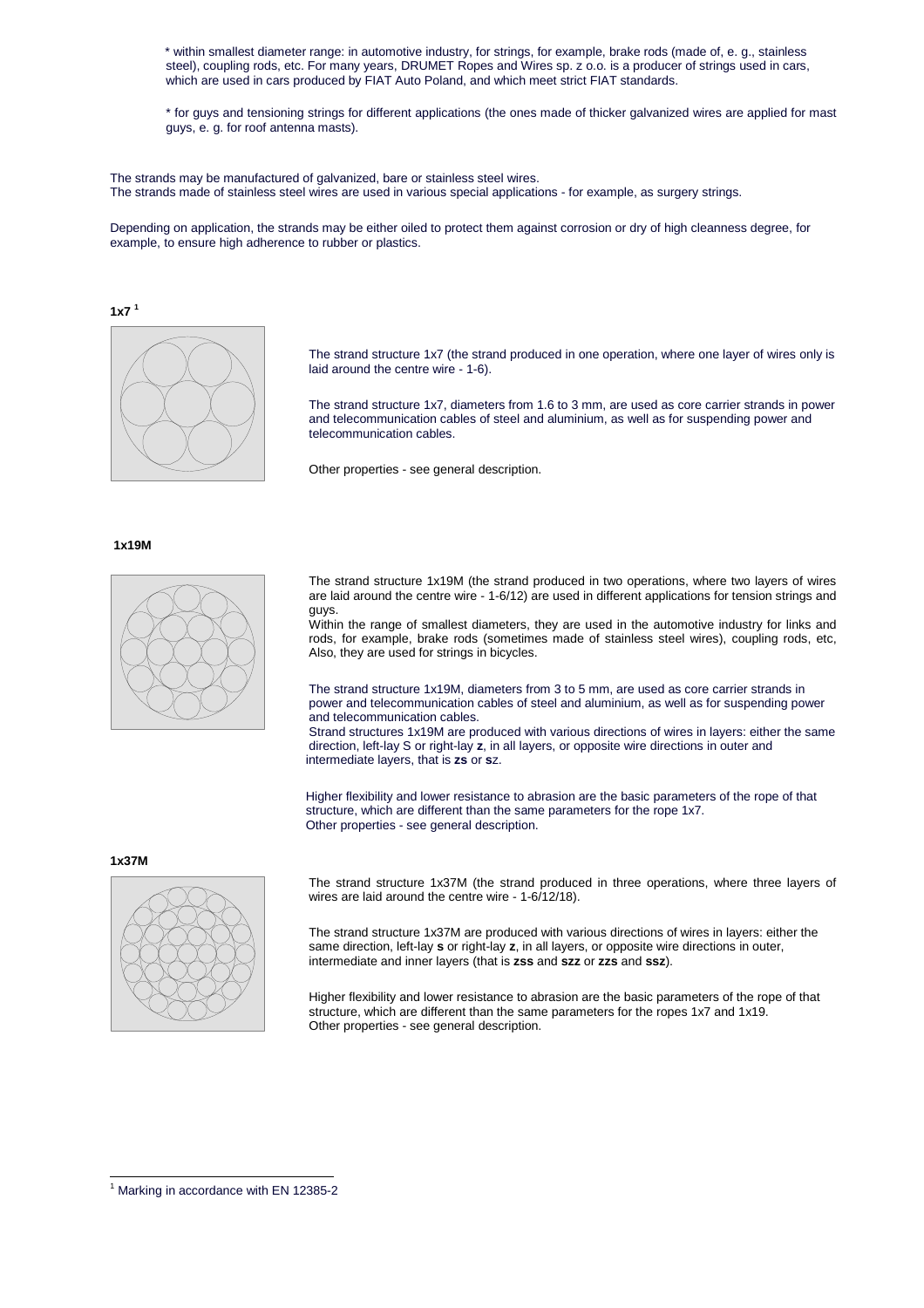### **Single-layer six-strand wire ropes with cross-spliced strand wires**

Single-layer ropes are the ropes, where a single layer of strands is laid around the (fibre or wire) core.

The strands of those ropes are produced by spiral winding around the central wire, in separate technological operations, one, two or three layers of wires twisted in the same direction, where laying pitch changes. The wires of overlapping layers run crosswise, and point contact of wires is achieved.

The ropes with regular lay feature with good flexibility, and their resistance to transversal pressure and fatigue durability are low.

The rope core may be made of either natural (cotton, sisal) or man-made (polypropylene, etc.) fibres, or of steel wire(s). The core role in the rope is, first of all, to support rope strands, and ensuring the continuity of lubrication of rope strands (so called lubricant tank).

The ropes with wire core feature with higher resistance to transversal pressures and larger breaking force, but the rope is stiffer. As well as, their resistance to high temperatures is higher.

The ropes may be made of bare or galvanized steel wires, and, for special applications, of stainless steel wires.

Special version ropes of stainless steel wires with polypropylene core are applied, where high resistance of the rope to extremely harmful weather conditions is required, the ropes are exposed to chemicals or high rope cleanness is required (for example, ropes used in conveyors in food industry).

### **6x19M – FC<sup>2</sup>**



Wire ropes, structure 6x19M - FC (strand structure 1x19 - 1-6/12), are used for general applications in various industries. Those ropes are adequate for operation with sheave blocks and guides with typical radii and normal work intensity. They are often used in small hoists and jacks. Also, that rope structure is used in farming and gardening, where they are used in automatic shovels and manure hoists, as well as in fishing (trawl warps, anchor ropes, auxiliary ropes), etc.

### **6x19M – IWRC**



Wire ropes, structure 6x19M - IWRC, with the core of independent IWRC wire rope [7x7] are used for similar applications as the ropes of same structure with fibre core, but, comparing with fibre core ropes, wire rope core ropes feature with higher stiffness, larger breaking force and higher resistance to transversal pressures and extreme temperatures, also, they feature with higher tensile strength and lower flexibility.

### **6x19M – WSC**

 $\overline{a}$ 



Wire ropes, structure 6x19M - WSC, with the core of WSC strand - core strand is of the same structure as rope strands - are used for similar applications as rope structures 6x19M - IWRC, but, comparing with the last ones, WSC ropes feature with higher stiffness.

Very often, that rope structure is used for production of ropes for rubber conveyors - wire strength more >2500 MPa is used - rope surface is cleaned of grease in order to ensure good adhesion with rubber.

 $2$  Marking In accordance with EN 12385-2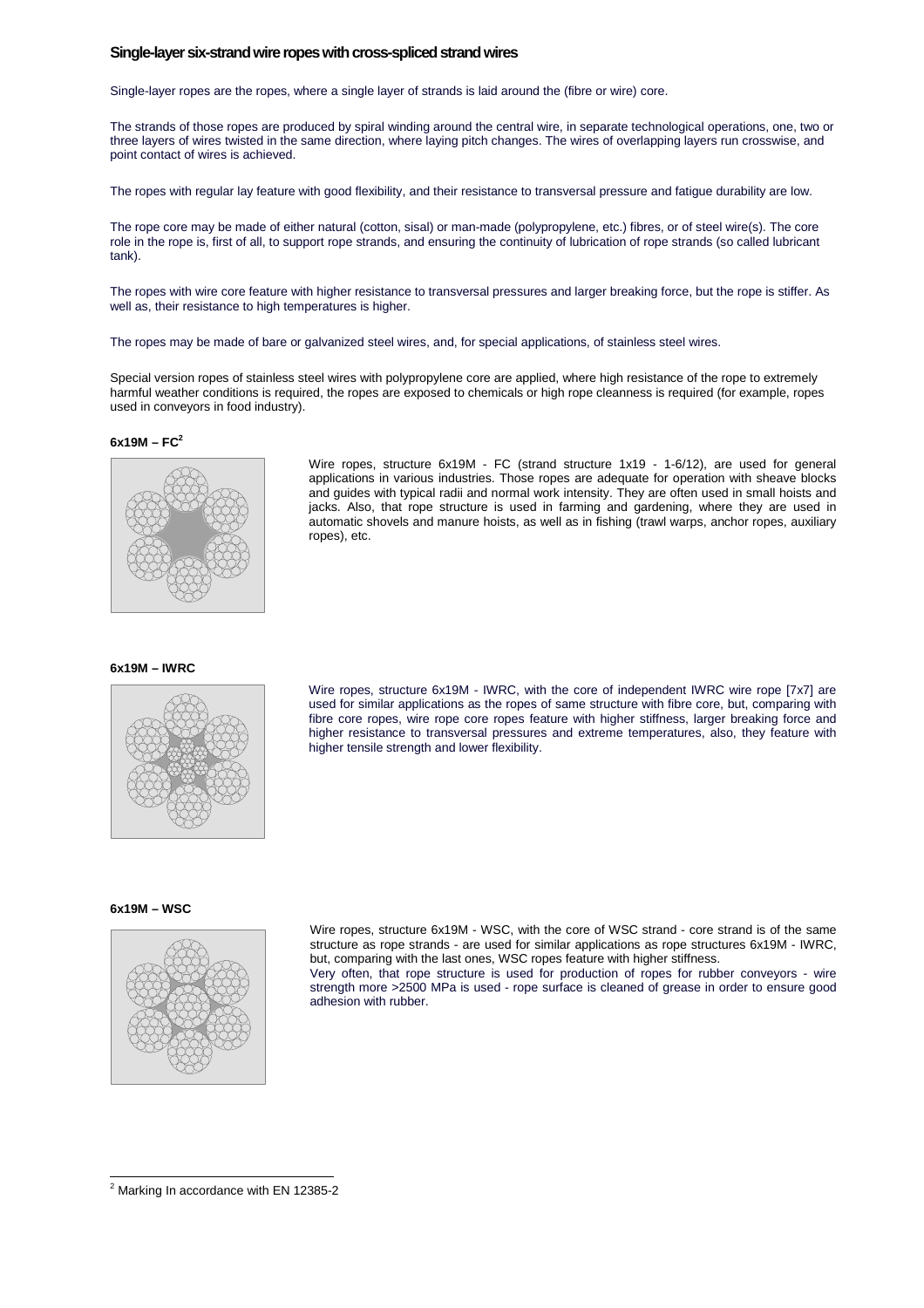### **6x37M – FC**



**6x37M – IWRC** 



Wire ropes, structure 6x37M - FC (strand structure 1x37 - 1-6/12/18), are used for general applications. Because, in the outer layer, there are many of small diameter wires comparing with other rope structures, the ropes feature with lower resistance to abrasion and their flexibility is very high. Those ropes are used in shipbuilding and building industries, mining, for many types of winches, in agriculture, etc.

Wire ropes, structure 6x37M - IWRC, with the core of independent IWRC wire rope [7x7], are used for similar applications as the ropes of same structure with fibre core, but, comparing with fibre core ropes, wire rope core ropes feature with higher stiffness, larger breaking force and higher resistance to transversal pressures and extreme temperatures, also, they feature with higher tensile strength and lower flexibility.

### **6x37M – WSC**



Wire ropes, structure 6x37M - WSC, with the core of WSC strand - core strand is of the same structure as rope strands - are used for similar applications as rope structures 6x37M - IWRC, but, comparing with the last ones, WSC ropes

### **Single-layer six-strand wire ropes with strand wires spliced in a single layer and in parallel**

Strands of these ropes are produced in one technological operation by laying minimum two layers of wires of different diameters with the same pitch, where the number of wires in the next layer is the same or twice as number of wires in the previous one.

Ropes with parallel lay of wires between layers feature with relatively good flexibility together with high resistance to transversal pressures and fatigue durability.

The rope core may be made of either natural (cotton, sisal) or man-made (polypropylene, etc.) fibres, or of steel wire(s). The core role in the rope is, first of all, to support rope strands, and ensuring the continuity of lubrication of rope strands (so called lubricant tank).

The ropes with wire core feature with higher resistance to transversal pressures and larger breaking force, but the rope is stiffer, as well as, their resistance to high temperatures is higher.

The ropes may be made of bare or galvanized steel wires, and, for special applications, of stainless steel wires.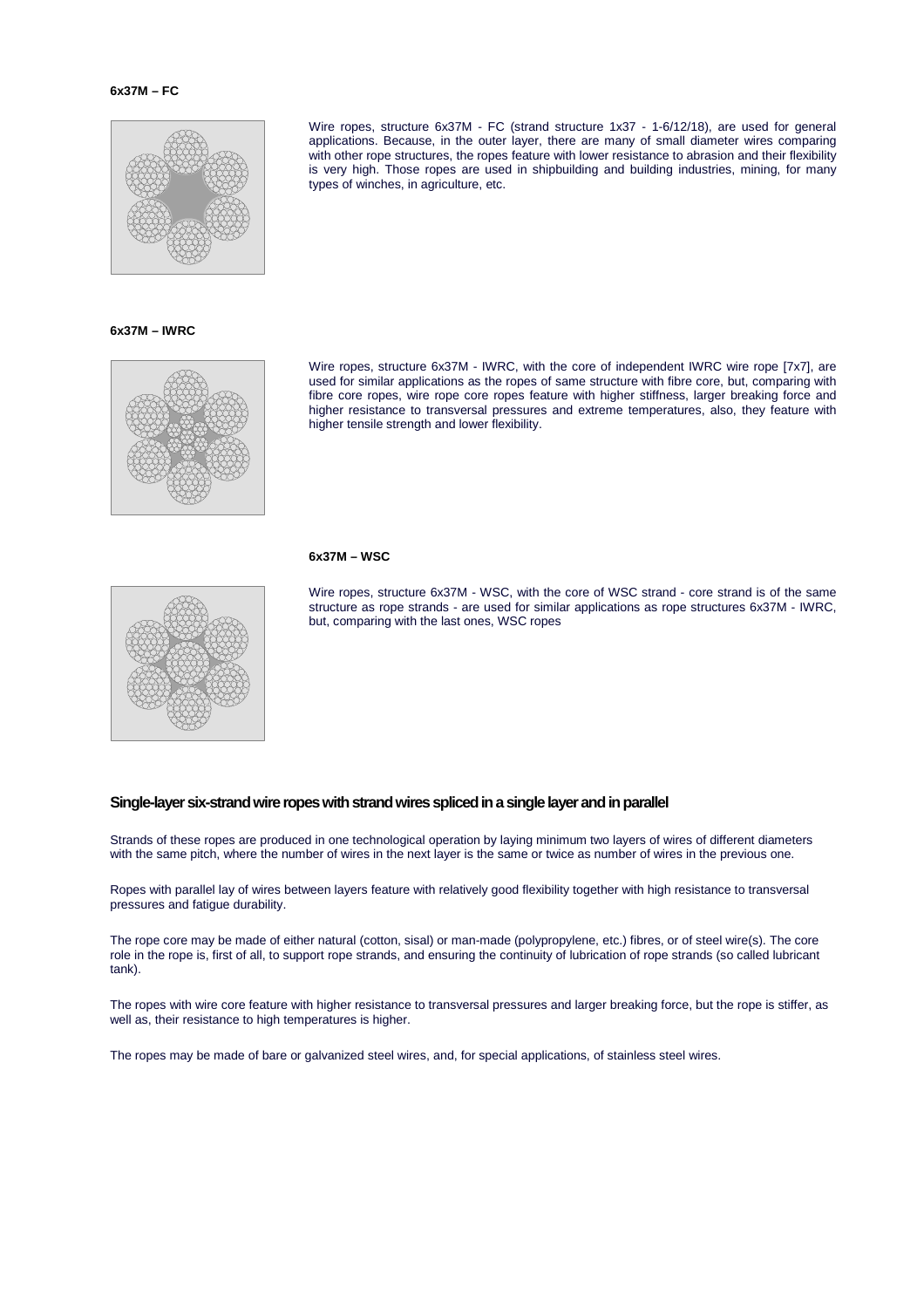

special purpose ropes.

**6x7 – IWRC** 



Wire ropes, structure 6x7 - IWRC, with the core of independent IWRC wire rope [7x7] are used for similar applications as the ropes of same structure with fibre core, but, comparing with fibre core ropes, wire rope core ropes feature with higher stiffness, larger breaking force and higher resistance to transversal pressures and extreme temperatures.

Wire ropes, structure 6x7 - FC (single-layer strands, strand structure 1x7 - 1-6), are used as

These ropes, comparing with other rope structures, feature with high resistance to abrasion and very low flexibility (due to the fact that outer layer wire diameters are much larger than the ones in ropes of other structures). Ropes of larger diameters are not adequate for operation with sheave blocks and small radius guides due to large rope stiffness. For marine applications, they sometimes are used as trawl warps. Also, they are used for ski lifts. Wire rope smallest

diameters, 1.8 up to 2.5 mm, are used in drop window mechanisms in cars.





Wire ropes, structure 6x7 - WSC with the core of WSC strand - core strand is of the same structure as rope strands - are used for similar applications as special purpose ropes. They are used for similar applications as the ropes of same structure with fibre core, but, comparing with fibre core ropes, wire rope core ropes feature with higher stiffness. Wire rope smallest diameters, 1.8 up to 3 mm, are used for production of galvanized wire ropes for rubber conveyor belt reinforcements - wire strength more >2500 MPa is used. Those ropes

are produced in versions of special cleanness to ensure proper rope adhesion to rubber

### **6x25 F – FC**



Wire ropes, structure 6x25F - FC (Filler, the strand with wires laid in parallel - linear contact between wires - where the outer strand layer contains doubled number of wires comparing with inner strand layer, and filler wires are laid between strand layers - hence the structure name wire arrangement in strand: 1-6-6F-12), are used for general applications in various industries, first of all, due to beneficial combination of the resistance to abrasion with resistance to bending. Good flexibility and resistance to transverse pressures make that that rope structure is used in many applications, for example, in overhead cranes, cranes, winches, etc. In execution according to the EN 12385-5 Standard, the ropes (also, with polypropylene cores) are used for passenger and goods lifts with drive via friction disks. Those ropes are produced in

few versions with various tensile strengths of outer strand layer wires.

### **6x25 F – IWRC**

 $\overline{a}$ 



Ropes of that structure feature with properties similar to the ones of ropes with fibre core, but they offer higher breaking force, better resistance to squeezing and higher stiffness.

 $3$  Marking In accordance with EN 12385-2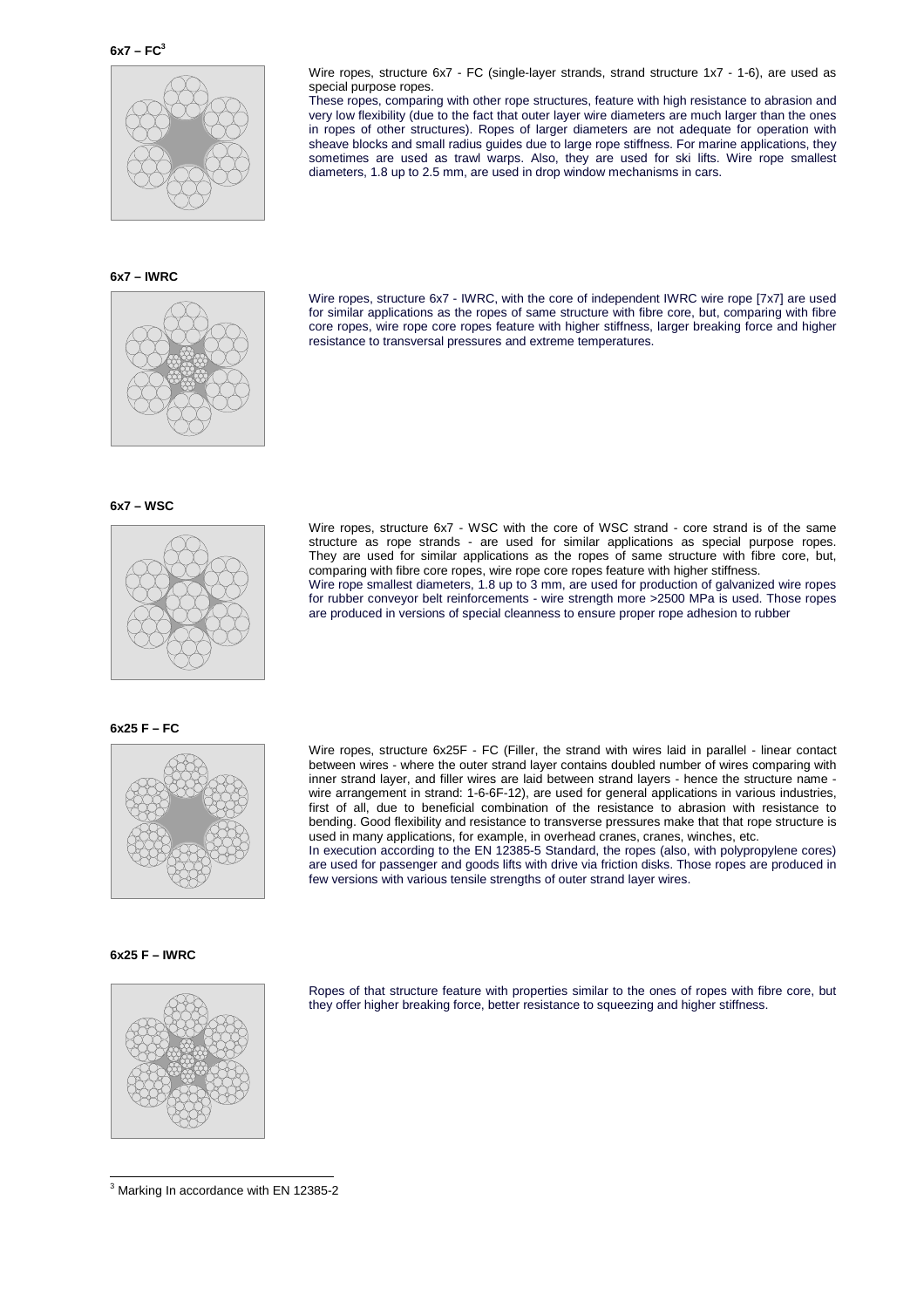

**6x19 S – IWRC** 



### **6x19W – FC**



### layer is twice as number of wires in the inner layer, wire arrangement in strand: 1-6-6+6), have thicker and thinner wires laid alternately in the outer layer, where the developed surface is obtained. Those ropes belong to general purpose ones, and they are used in many industries. The linear contact between layers and good flexibility of that rope structure makes that they are proper for many applications

Wire ropes, structure 6x19W - FC (Warrington, the strand with wires laid in parallel, where the outer strand layer contains thick and thin wires laid alternately, number of wires in the outer

Wire ropes, structure 6x19S - FC (Seale, the strand with wires laid in parallel, where the number of wires is the same both in outer and inner strand layers, wire arrangement in the strand: 1-6-6F-12), are used for general applications in various industries, first of all, due to high resistance to abrasion and relatively good flexibility. High resistance to abrasion results from the

In execution according to the EN 12385-5 Standard, those ropes (also, with polypropylene cores) are used for passenger and goods lifts with drive via friction disks. Those ropes are

Ropes of that structure feature with properties similar to the ones of ropes with fibre core, but

Due to high resistance to abrasion, those ropes are used in fishery for trawl warps.

produced in few versions with various tensile strengths of outer strand layer wires.

they offer higher breaking force, better resistance to squeezing and higher stiffness.

use of large diameter wires in outer strand layer.

### **6x19W – IWRC**



Ropes of that structure 6x19W – IWRC feature with properties similar to the ones of ropes with fibre core, but they offer higher breaking force, better resistance to squeezing and higher stiffness.

Warrington ropes, structure 6x25W - WSC (wire arrangement in strand and in core strand: 1-8- 8+8), are used for production of steel wire - rubber SAG ropes (developed outer strand surface is perfect for pouring the rope with rubber, thus, perfect wire adhesion to rubber is ensured).

### **6x31WS – FC**



Wire ropes, structure 6x31WS - FC (Warrington-Seale, the combined strand with wires laid in parallel, the strand has three wire layers produced in one operation and it consists of combined Warrington and Seale type strands, arrangement of wires in the strand: 1-6-6+6-12), are general purpose ropes used in many industries, first of all, due to optimum combination of rope flexibility and resistance to abrasion.

The features mentioned above make that those ropes are used in many applications, amongst others, for rigging of medium work intensity cableways and medium ratio of drum (winding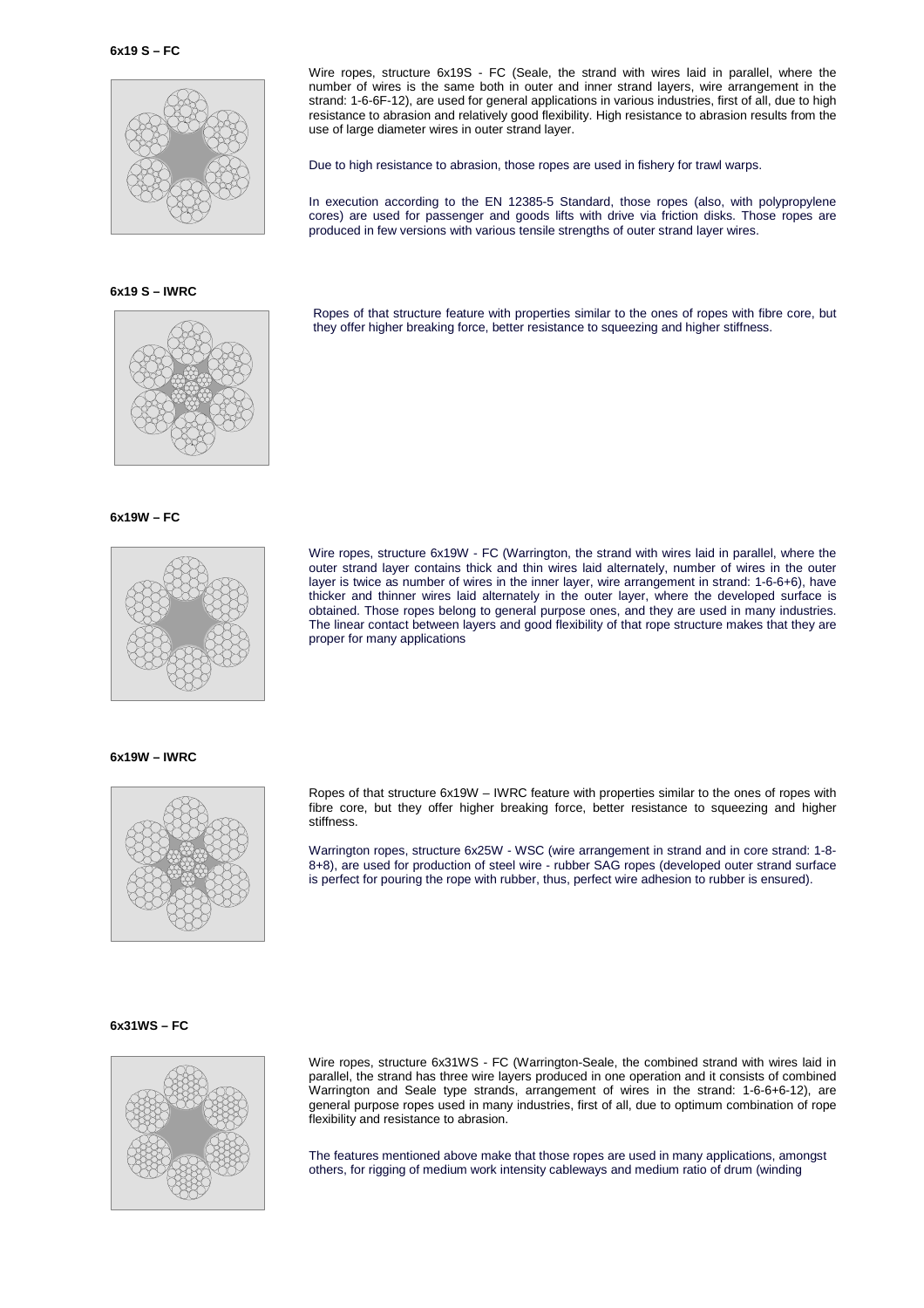wheel) diameter to rope diameter (D/d), for auxiliary and balancing crane ropes, for cranes, winches, in building industry and many other industries.

In case, when in is impossible to find out, what rope structure has been used in the specific equipment or application, this rope structure may be used to ensure reliability of operation.

### **6x31WS – IWRC**



### **6x36WS – FC**



Ropes of that structure feature with properties similar to the ones of ropes with fibre core, but they offer higher breaking force, better resistance to squeezing and higher stiffness. Ropes 6x31WS - IWRC (core rope structure: 6x19S - FC) are used in mining for horizontal and sloped up to 45 degrees (floor railway) transport.

Wire ropes, structure 6x36WS - FC (Warrington-Seale, the combined strand with wires laid in parallel, the strand has three wire layers produced in one operation and it consists of combined Warrington and Seale type strands, arrangement of wires in the strand: 1-7-7+7-14), are general purpose ropes.

This is the most popular and most often used rope structure. It is used in many industries, first of all, due to optimum combination of rope flexibility and resistance to abrasion.

he feature mentioned above makes that those ropes are recommended for many applications, amongst others, for rigging of medium work intensity cableways and medium ratio of drum (winding wheel) diameter to rope diameter (D/d).

In case, when in is impossible to find out, what rope structure has been used in the specific equipment or application, this rope structure may be used to ensure reliability of operation.

The features, which differ that rope structure from the structure 6x31WS, are the higher flexibility and slightly lower resistance to abrasion (due to larger n umber of wires in the strand).

DRUMET Ropes and Wires sp. z o.o. offer the special version of rope structure 6x36WS - FC, called DRUSTAR - FC, which is produced of wires, which tensile strength is higher than 2060 MPa**.**

### **6x36WS – IWRC**



Ropes of that structure feature with properties similar to the ones of ropes with fibre core, but they offer higher breaking force, better resistance to squeezing and higher stiffness.

Ropes 6x36WS - IWRC (core rope structure: 6x19S - FC) are used in mining for horizontal and sloped up to 45 degrees (floor railway) transport.

DRUMET Ropes and Wires sp. z o.o. offer the special version of rope structure 6x36WS - IWRC, called DRUSTAR - IWRC, which is produced of wires, which tensile strength is higher than 2060 MPa.

**6x12 – FC** 



Rope structure 6x12 - FC (single-layer strands, strand structure: 12FC - FC-12) feature with high flexibility and low unit weight. On the main fibre core (currently, the core of man-made (polypropylene) fibres is used more and more often) six strands are laid, in which the fibre core is used instead of central wire.

Those ropes are used as marine ones, they are produced of galvanized wires, which, additionally, are covered with proper greases during production, to protect the ropes against corrosion in the aggressive environment of salty sea-water.

Ropes of that structure are used as springs, topping lifts, mooring ropes, other ropes and towing ropes - larger rope diameters.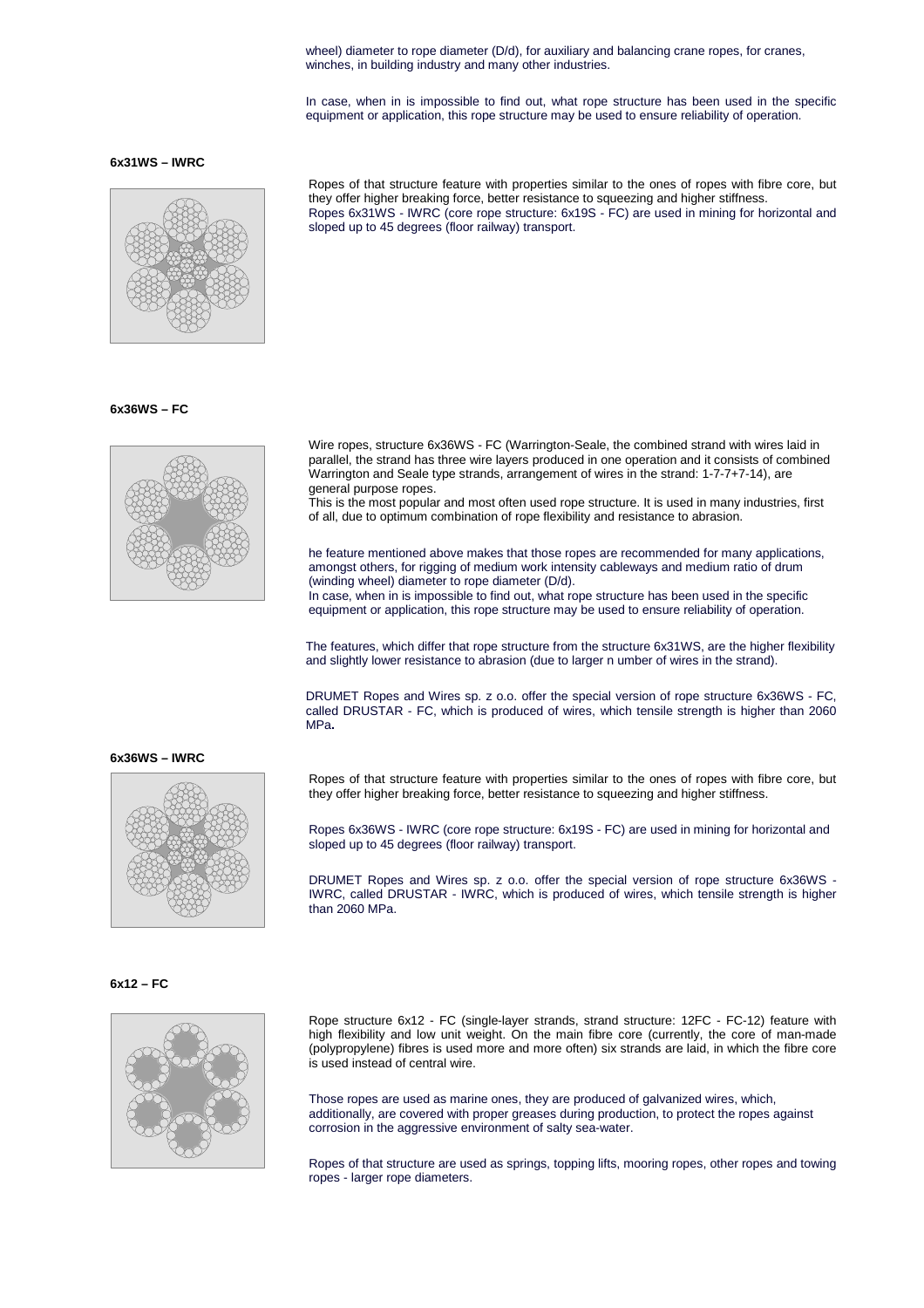

Rope structure 6x24 - FC (two-layer strand with crosswise laid wires, strand structure 24FC - FC-9/15) feature with high flexibility and low unit weight. On the main fibre core (currently, the core of man-made (polypropylene) fibres is used more and more often) six strands are laid, in which the fibre core is used instead of central wire. The splices are made in the form of two layers of wires laid crosswise around the central fibre core instead of central wire (FC-9/15).

The rope structure 6x30M - FC, strand structure (FC-12/18), is another version of this rope, where slightly thinner wires are used for production of the rope, thus, the rope flexibility is higher

Also, the structure 6x24 - FC, which has lower flexibility, but is more resistant to abrasion, is produced, where the wire contact in layers is linear, the strand (FC-12-12) is produced in one operation, the strand wires are laid in Seale arrangement around the fibre core (instead of central wire).

Those ropes are used as marine ones, they are produced of galvanized wires, which, additionally, are covered with proper greases during production, to protect the ropes against corrosion in the aggressive environment of salty sea-water.

Ropes of that structure are used as springs, topping lifts, mooring ropes, other ropes and towing ropes - larger rope diameters.

### "HERKULES"+FC oraz "HERKULES"+IWRC



Marine ropes made of polypropylene reinforced with galvanized steel wires, intended mainly for top fisherman rigging and wherever there is a possibility of rope contact with human hands (for example, playgrounds for children).

Two versions of those ropes are produced, one version with fibre main core made of man-made fibres, and another one with steel wire main core. The last version features with higher strength and slightly larger stiffness.

The ropes are produced in accordance with WT (Technical Specifications) prepared by DRUMET Ropes and Wires sp. z o.o..

### **Single-layer eight-strand wire ropes with strand wires laid in parallel**

Comparing with six-strand ropes, eight-strand ones feature with higher flexibility and resistance to fatigue and are less resistant to abrasion (due to smaller wire diameters in strands than wire diameters used for production of six-strand ropes). At the same time strength parameters are lower, because the metal cross-section of eight-strand wire ropes is smaller than the one for six-strand ropes.

Comparing with six-strand ropes of the same structure and diameter, eight-strand wire ropes may be bent with smaller radii. For eight-strand wire ropes, the surface of rope contact with grooved sheaves is larger, because four instead of three (for six-strand rope) strands are in contact with sheave bottom.

The rope core may be made of either natural (cotton, sisal) or man-made (polypropylene, etc.) fibres, or of steel wire(s). The core role in the rope is, first of all, to support rope strands, and ensuring the continuity of lubrication of rope strands (so called lubricant tank).

The ropes with wire core feature with higher resistance to transversal pressures and larger breaking force, but the rope is stiffer. As well as, their resistance to high temperatures is higher. The ropes may be made of either bare or galvanized steel wires.

### **8x25F – FC**



Wire ropes, structure 8x25F - FC (Filler, the strand with wires laid in parallel - linear contact between wires - where the outer strand layer contains doubled number of wires comparing with inner strand layer, and filler wires are laid between strand layers - hence the structure name wire arrangement in strand: 1-6-6F-12), are used for passenger and goods lifts with drive via friction disks.

The ropes for applications mentioned above have narrowed dimensional tolerance comparing with general purpose ropes, and they are produced in few versions with various tensile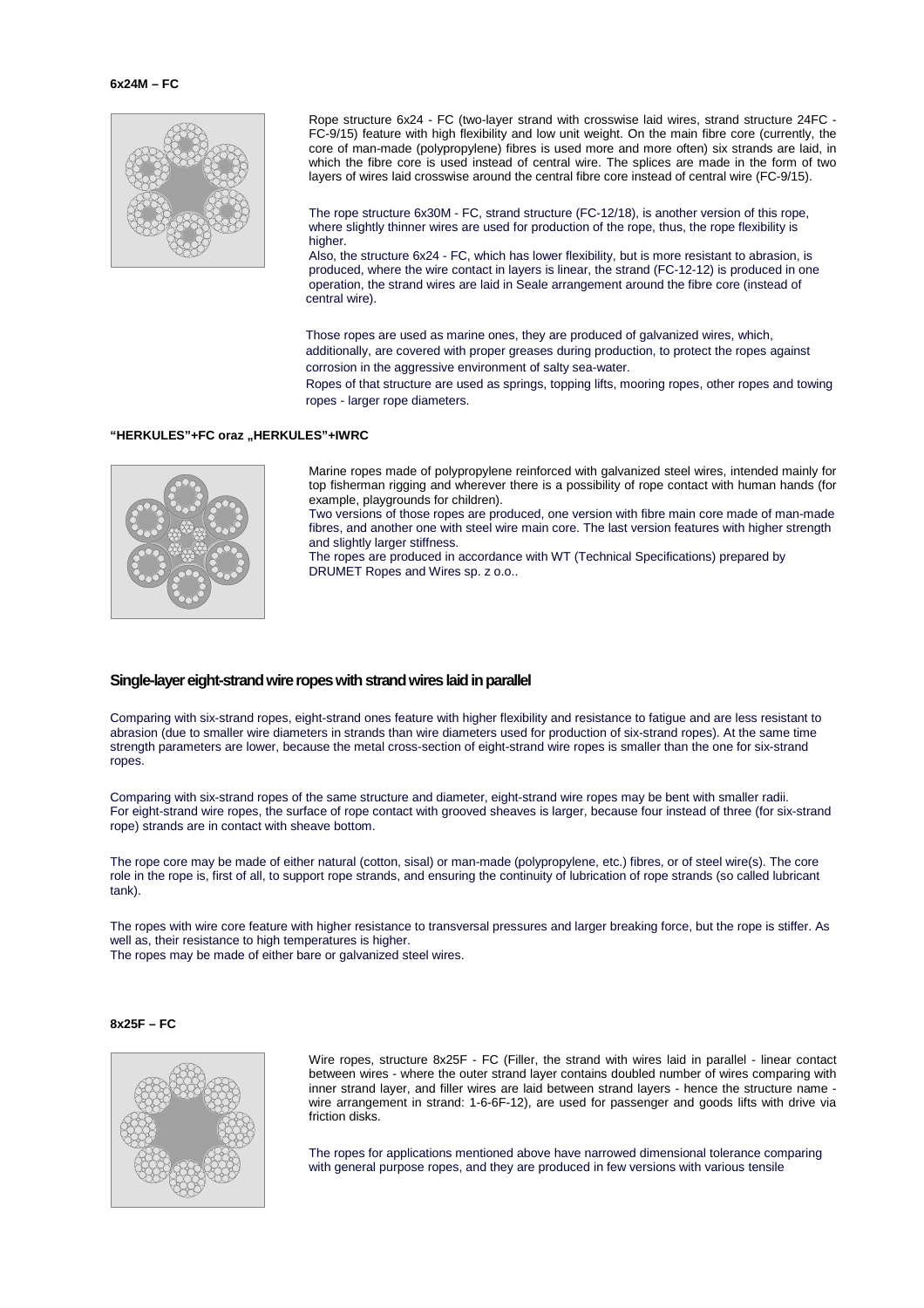strengths of outer strand layer wires. Lower tensile strength wires of outer layer are used in order to reduce wear and tear of friction drums.

Ropes of that structure combine good flexibility and high resistance to fatigue.

### **8x25F – IWRC**



**DRULIFT**



Basic properties of wire ropes 8x25F - IWRC are similar to the ones of ropes with fibre core and of the same structure. Good supporting of rope strands by the wire core eliminates the tendency to flattening of ropes, which is characteristic for ropes of this structure with fibre cores. These ropes combine good flexibility and high resistance to fatigue.

DRULIFT ropes are the offer of DRUMET Ropes and Wires sp. z o.o. intended for passenger and goods lifts with the drive via friction disks (the strand with wires laid in parallel and the same number of wires in both layers, wire arrangement in the strand: 1-9-9). (the strand with wires laid in parallel and the same number of wires in both layers, wire arrangement in the strand: 1- 9-9).

Ropes for such applications have narrowed dimensional tolerance comparing with general purpose ropes, and they are produced in few versions with various tensile strengths of outer strand layer wires.Lower tensile strength wires of outer layer are used in order to reduce wear and tear of friction drums.

The ropes with relatively good flexibility and high resistance to abrasion.

**8x19S - FC**



Wire ropes, structure 8x19S - FC (Seale, the strand with wires laid in parallel, where the number of wires is the same both in outer and inner strand layers, wire arrangement in the strand: 1-9-9), are used for applications, where the resistance to abrasion, flexibility and good operation with rollers is required from the wire rope.

The ropes with relatively good flexibility and high resistance to abrasion.



### **8x19S – IWRC**

Basic properties of wire ropes 8x19S - IWRC are similar to the ones of ropes with fibre core and of the same structure.

Good supporting of rope strands by the wire core eliminates the tendency to flattening of ropes, which is characteristic for ropes of this structure with fibre cores.

The ropes with relatively good flexibility and high resistance to abrasion.

**8x19W – FC** 



Wire ropes, structure 8x19W - FC (Warrington, the strand with wires laid in parallel, where the outer strand layer contains thick and thin wires laid alternately, number of wires in the outer layer is twice as number of wires in the inner layer, wire arrangement in strand: 1-6-6+6), are used for passenger and goods lifts with the drive via friction disks. Ropes for such applications have narrowed dimensional tolerance comparing with general purpose ropes, and they are